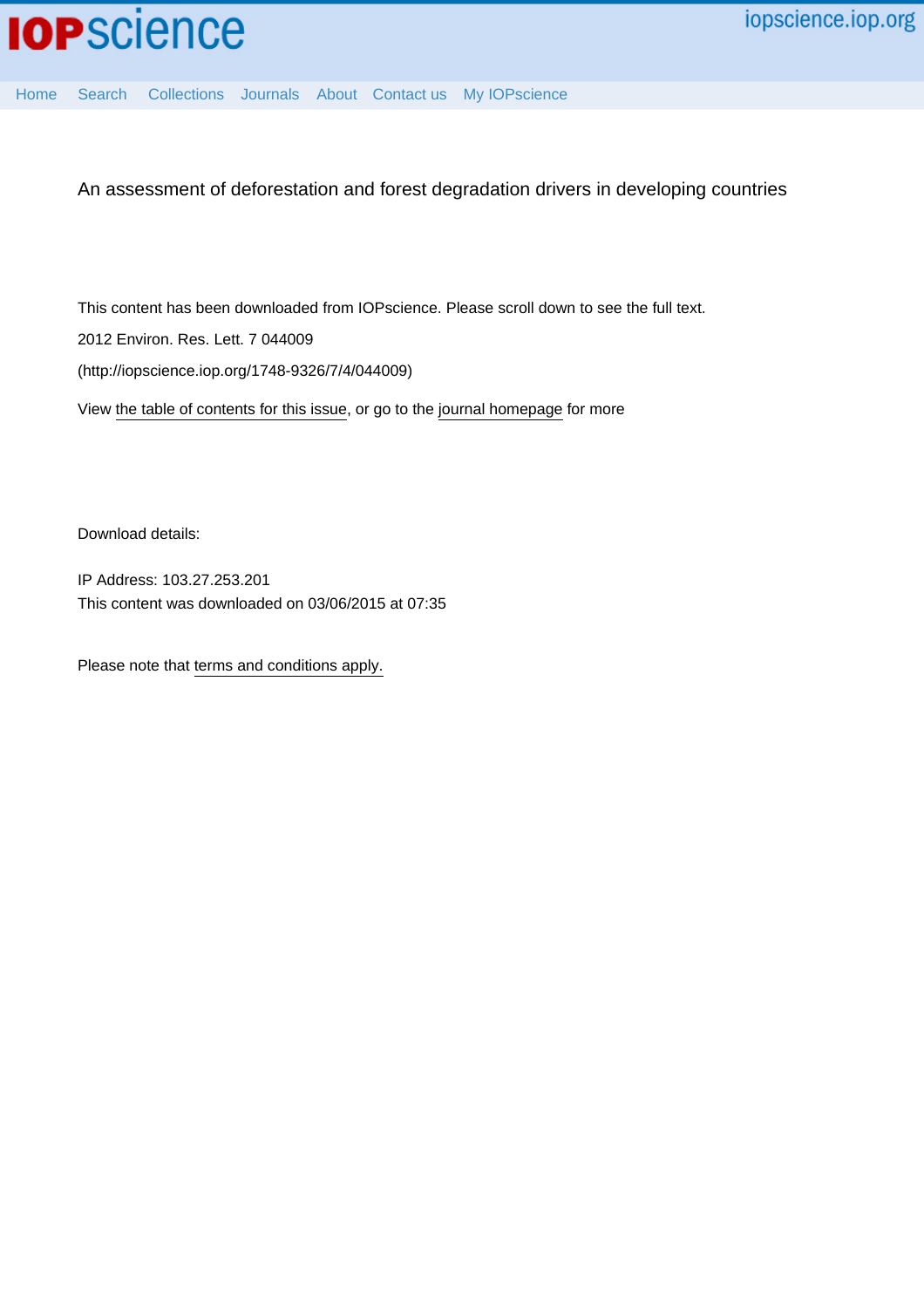Environ. Res. Lett. 7 (2012) 044009 (12pp) [doi:10.1088/1748-9326/7/4/044009](http://dx.doi.org/10.1088/1748-9326/7/4/044009)

# An assessment of deforestation and forest degradation drivers in developing countries

# Noriko Hosonuma $^1$  $^1$ , Martin Herold $^2$  $^2$ , Veronique De Sy $^2$ , Ruth S De Fries $^3,$  $^3,$  $^3,$ Maria Brockhaus $^4$  $^4$ , Louis Verchot $^4$ , Arild Angelsen $^{4,5}$  $^{4,5}$  $^{4,5}$  $^{4,5}$  and Erika Romijn $^4$

<span id="page-1-0"></span><sup>1</sup> Geospatial Information Authority of Japan, Ministry of Land, Infrastructure, Transport and Tourism, Japan

<span id="page-1-1"></span><sup>2</sup> Laboratory of Geo-Information Science and Remote Sensing, Wageningen University,

6708 PB Wageningen, The Netherlands

<span id="page-1-2"></span><sup>3</sup> Department of Ecology, Evolution and Environmental Biology (E3B), Columbia University, New York NY 10027, USA

<span id="page-1-3"></span><sup>4</sup> Center for International Forestry Research, Jl CIFOR, Bogor 16115, Indonesia

<span id="page-1-4"></span><sup>5</sup> School of Economics and Business, Norwegian University of Life Science (UMB), NO-1432 Aas, Norway

E-mail: [niki.desy@wur.nl](mailto:niki.desy@wur.nl)

Received 3 August 2012 Accepted for publication 19 September 2012 Published 8 October 2012 Online at [stacks.iop.org/ERL/7/044009](http://stacks.iop.org/ERL/7/044009)

# Abstract

Countries are encouraged to identify drivers of deforestation and forest degradation in the development of national strategies and action plans for REDD+. In this letter we provide an assessment of proximate drivers of deforestation and forest degradation by synthesizing empirical data reported by countries as part of their REDD+ readiness activities, CIFOR country profiles, UNFCCC national communications and scientific literature. Based on deforestation rate and remaining forest cover 100 (sub)tropical non-Annex I countries were grouped into four forest transition phases. Driver data of 46 countries were summarized for each phase and by continent, and were used as a proxy to estimate drivers for the countries with missing data. The deforestation drivers are similar in Africa and Asia, while degradation drivers are more similar in Latin America and Asia. Commercial agriculture is the most important driver of deforestation, followed by subsistence agriculture. Timber extraction and logging drives most of the degradation, followed by fuelwood collection and charcoal production, uncontrolled fire and livestock grazing. The results reflect the most up to date and comprehensive overview of current national-level data availability on drivers, which is expected to improve over time within the frame of the UNFCCC REDD+ process.

Keywords: deforestation, forest degradation, tropics, drivers, proximate causes, REDD+, developing countries, forest transition model

# 1. Introduction

Understanding drivers of deforestation and degradation is fundamental for the development of policies and measures

COOO Content from this work may be used under the terms sa of the [Creative Commons Attribution-NonCommercial-](http://creativecommons.org/licenses/by-nc-sa/3.0)[ShareAlike 3.0 licence.](http://creativecommons.org/licenses/by-nc-sa/3.0) Any further distribution of this work must maintain attribution to the author(s) and the title of the work, journal citation and DOI.

that aim to alter current trends in forest activities toward a more climate and biodiversity friendly outcome. Parties to the United Nations Framework Convention on Climate Change (UNFCCC) are developing a mechanism for reducing emissions from deforestation and forest degradation, enhancing forest carbon stocks, sustainable management and conservation of forests (REDD+) in developing non-Annex I countries (UNFCCC [2010\)](#page-12-0). In addition to the discussion on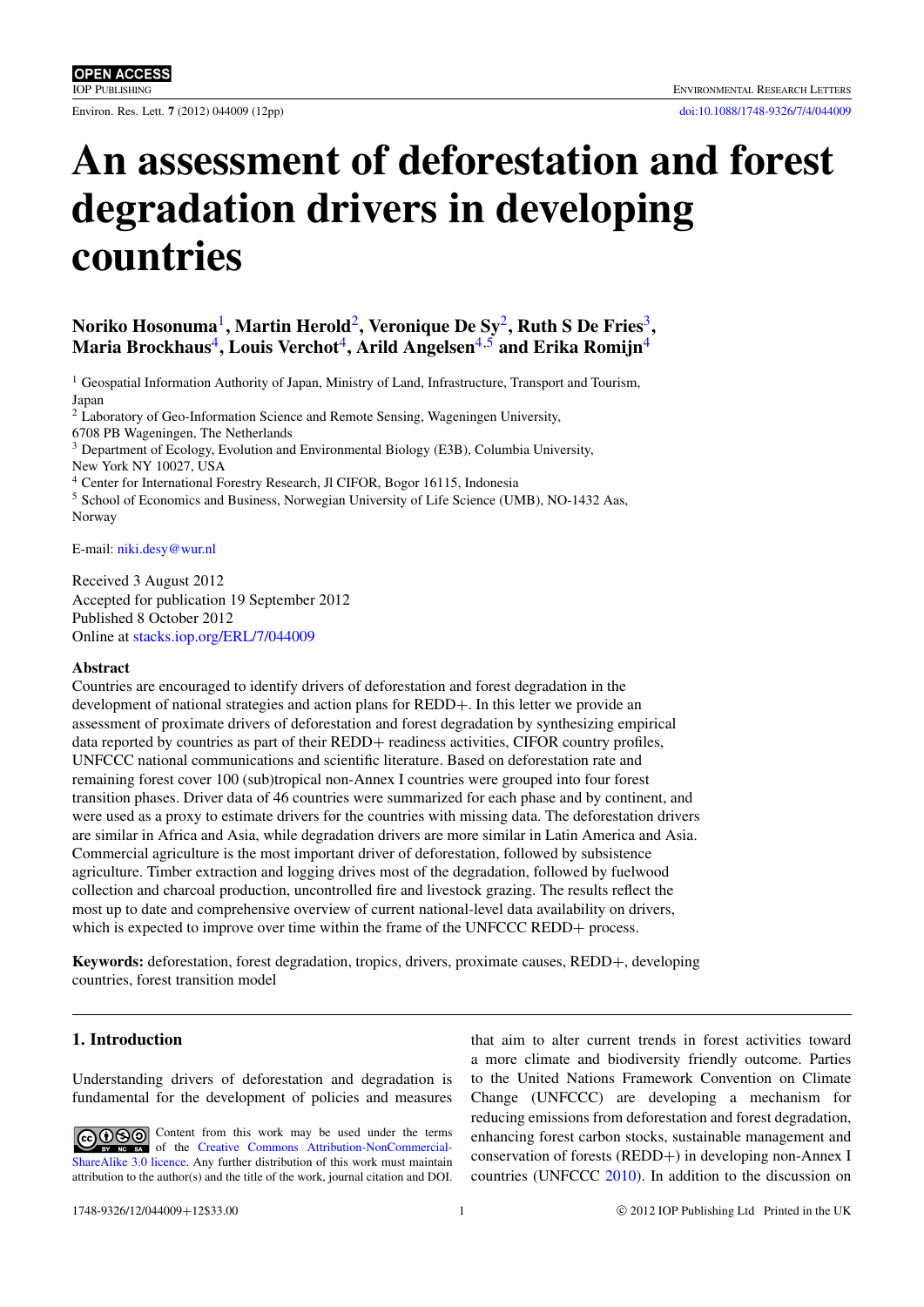policy incentives and modalities for measurements, reporting and verification (MRV), the issue of identifying drivers and activities causing forest carbon change on the national level for REDD+ monitoring and implementation has received increasing attention in the REDD+ debate (Bendorf *et al* [2007,](#page-11-0) UNFCCC [2010\)](#page-12-0). The UNFCCC negotiations (UNFCCC [2009,](#page-12-1) [2010\)](#page-12-0) have encouraged developing countries to identify land use, land use change and forestry activities, in particular those that are linked to the drivers of deforestation and forest degradation, and to assess their potential contribution to the mitigation of climate change. Understanding is needed for assessing not only how much forests are changing but also how to define proper policies, and national REDD+ strategies and implementation plans (Boucher [2011,](#page-11-1) Rudorff *et al* [2011\)](#page-12-2). Projections of expected developments, such as required for setting forest reference levels (UNFCCC [2011\)](#page-12-3), need to be based on knowledge of context-specific drivers or activities and their underlying causes, and perhaps should be considered separately for deforestation and degradation processes (Huettner *et al* [2009\)](#page-11-2). Thus, in addition to the fundamental importance of national data on forest area change and associated changes in forest carbon stocks to estimate emissions and removals, the need for national data on type and relative importance of deforestation and degradation drivers is rising to an almost equal level of relevance to support national REDD+ activities.

Despite this relevance, quantitative national-level information on drivers and activities causing deforestation and forest degradation are widely unknown. For example, the question of how much or what fraction of deforestation (emissions) in a country is caused by a specific driver (i.e. expansion of agriculture versus infrastructure) cannot be answered for many developing countries. Scientific research in the past (Geist and Lambin [2001\)](#page-11-3) has mainly been based on local-scale studies or regional to global assessments (De Fries *et al* [2010,](#page-11-4) Boucher *et al* [2011\)](#page-11-5). They have highlighted the importance of differentiating between proximate or direct drivers and underlying or indirect causes. Proximate or direct drivers of deforestation are human activities that directly affect the loss of forests and thus constitute proximate sources of change, that result from complex interactions of underlying forces in social, political, economic, technological and cultural domains (Geist and Lambin [2001\)](#page-11-3). Direct drivers can be grouped into different categories such as agriculture expansion, expansion of infrastructure and wood extraction (Geist and Lambin [2001\)](#page-11-3). Although agricultural expansion has been determined as the key driver of deforestation in the tropics (Gibbs *et al* [2010\)](#page-11-6), drivers vary regionally and change over time (Rudel *et al* [2009,](#page-12-4) Boucher *et al* [2011\)](#page-11-5).

The forest transition (FT) model identifies characteristic, human-induced changes and varying drivers of forest cover dynamics over time at the national scale (Rudel *et al* [2005,](#page-12-5) Lambin and Meyfroidt [2010\)](#page-11-7). Mather [\(1992\)](#page-11-8) introduced the FT concept to explain the transition from decreasing to expanding forest cover that has taken place in many developed countries. The model has subsequently been tested in several developing countries (Rudel *et al* [2005,](#page-12-5) Kauppi *et al* [2006\)](#page-11-9) and it was found that forest cover at the national level followed

<span id="page-2-0"></span>

Figure 1. Four phases of the FT model as applied in this study.

an inverse J-shaped curve over time, based on empirical observation (figure [1\)](#page-2-0). Mustard *et al* [\(2004\)](#page-11-10) and De Fries *et al* [\(2004\)](#page-11-11) expanded the concept to incorporate the intensification of agriculture and urbanization that generally occurs in the course of economic development and accompanies the forest transition.

Given the current gap in knowledge and understanding of drivers on national, regional and global levels, the research presented in this letter aims to provide an assessment of proximate drivers of deforestation and forest degradation by synthesizing empirical data from tropical and sub-tropical developing (non-Annex I) countries. While national data on proximate drivers have commonly not been available in the past, the recent efforts for REDD+ readiness, and national REDD+ plan and strategy development, have generated new information provided by countries. For example, all countries participating in the World Bank Forest Carbon Partnership Facility (FCPF [2011\)](#page-11-12) are asked to develop readiness plan proposals that include an assessment on deforestation and degradation drivers. Similar efforts are ongoing as part of the UN-REDD program [\(www.un-redd.org\)](http://www.un-redd.org) and some research projects. Based on this information, the research efforts presented here follow two objectives.

- (1) Derive and, as far as possible, quantify deforestation and degradation drivers from existing national REDD+ reports and studies.
- (2) Assess the relative importance and patterns of different deforestation and forest degradation drivers reflecting approximately the period 2000–2010, to study driver variability in space (by continent) and time (using the FT model).

The results provide the first comprehensive and comparative assessment of drivers on the national level and provide input to the ongoing UNFCCC REDD+ negotiations, where the issue and importance of drivers is still subject to considerable debate (UNFCCC [2010\)](#page-12-0).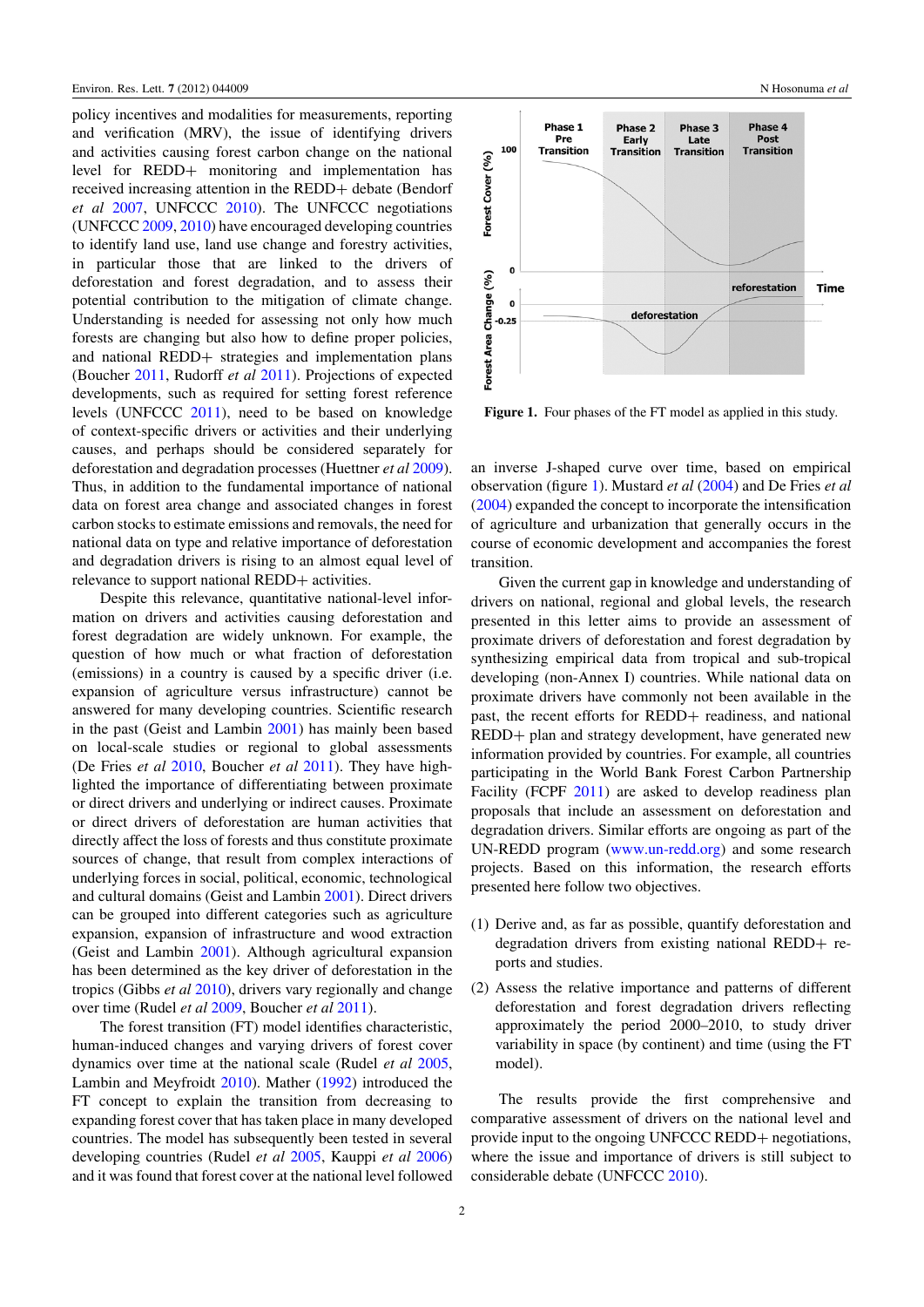<span id="page-3-0"></span>

Figure 2. Decision tree for FT categorization.

# 2. Data and methodology

#### *2.1. The forest transition model*

All 100 non-Annex I countries in this study were grouped into four FT phases (figure [1\)](#page-2-0) based on two factors: percent forest cover and rate of forest area change. The four FT phases are pre-transition, early transition, late transition and post-transition, which generally represent a time sequence of national development. Pre-transition countries have high forest cover and low deforestation rates. In early-transition countries, forest cover is lost at an increasingly rapid rate. Late-transition countries with a rather small fraction of remaining forests exhibit a slowing of the deforestation rate and eventually come into the post-transition phase, where the forest area change rate becomes positive and forest cover increases through reforestation. The FT model reflects a broad-scale typology of tropical developing countries, applicable as a proxy for analyzing the temporal variability of drivers of deforestation and forest degradation.

In general, our methodology followed the one described by da Fonseca *et al* [\(2007\)](#page-11-13), where developing countries were stratified into four categories based on remaining forest cover and deforestation rate. A decision tree (figure [2\)](#page-3-0) was developed for categorizing all 100 countries into four FT phases using the percentage forest cover of 2010 and forest area change rates based on the 2010 Global Forest Resources Assessment (FRA) by FAO (FAO [2010\)](#page-11-14). Forest area change rates were calculated based on the amount of annual forest change relative to forest cover in 1990 for four periods: 1990–2000, 2000–05, 2005–10 and 2000–10. An annual forest area change rate of −0.25% was used to separate between pre- and early-transition countries as this is the annual average of 2005–10 for our study area. A forest area change rate of 0% and forest cover of 15% and 50% were selected as additional thresholds.

#### *2.2. Definitions and types of drivers*

The definition of drivers of deforestation and forest degradation in the REDD+ debate are often not clear. In scientific literature, there is a common separation of

| <b>Table 1.</b> Categories of deforestation drivers. |  |  |
|------------------------------------------------------|--|--|
|                                                      |  |  |

<span id="page-3-1"></span>

| Category                  |                                                                                                                                                        |
|---------------------------|--------------------------------------------------------------------------------------------------------------------------------------------------------|
| Agriculture (commercial)  | • Forest clearing for cropland,<br>pasture and tree plantations<br>• For both international and<br>domestic markets<br>• Usually large to medium scale |
| Agriculture (subsistence) | • For subsistence agriculture<br>• Includes both permanent<br>subsistence and shifting<br>cultivation<br>• Usually by (local) smallholders             |
| Mining                    | • All types of surface mining                                                                                                                          |
| Infrastructure            | • Roads, railroads, pipelines,<br>hydroelectric dams                                                                                                   |
| Urban expansion           | • Settlement expansion                                                                                                                                 |

proximate/direct or underlying/indirect causes. It is often more difficult to establish clear links between underlying (or predisposing) factors and deforestation than between direct causes and deforestation. In this study, we will analyze data on the proximate or direct drivers, i.e. human activities that directly affect the loss of forests, and use the term 'driver' to indicate proximate drivers. This choice is based on available data and the way countries are reporting data on drivers.

The drivers are considered separately for deforestation and forest degradation. Deforestation in this letter denotes the (complete) removal of trees and the conversion from forest into other land uses such as agriculture, mining etc, with the assumption that forest vegetation is not expected to naturally regrow in that area. Forest degradation denotes thinning of the canopy and loss of carbon in remaining forests, where damage is not associated with a change in land use and where, if not hindered, the forest is expected to regrow. In some specific cases multiple proximate drivers work in combination, i.e. forest clearing for timber followed by land use change for agriculture. In this case and to avoid double counting, the land use change (to agriculture) has been identified as the primary cause of deforestation. Five deforestation drivers (table [1\)](#page-3-1) and four forest degradation drivers (table [2\)](#page-4-0) were considered in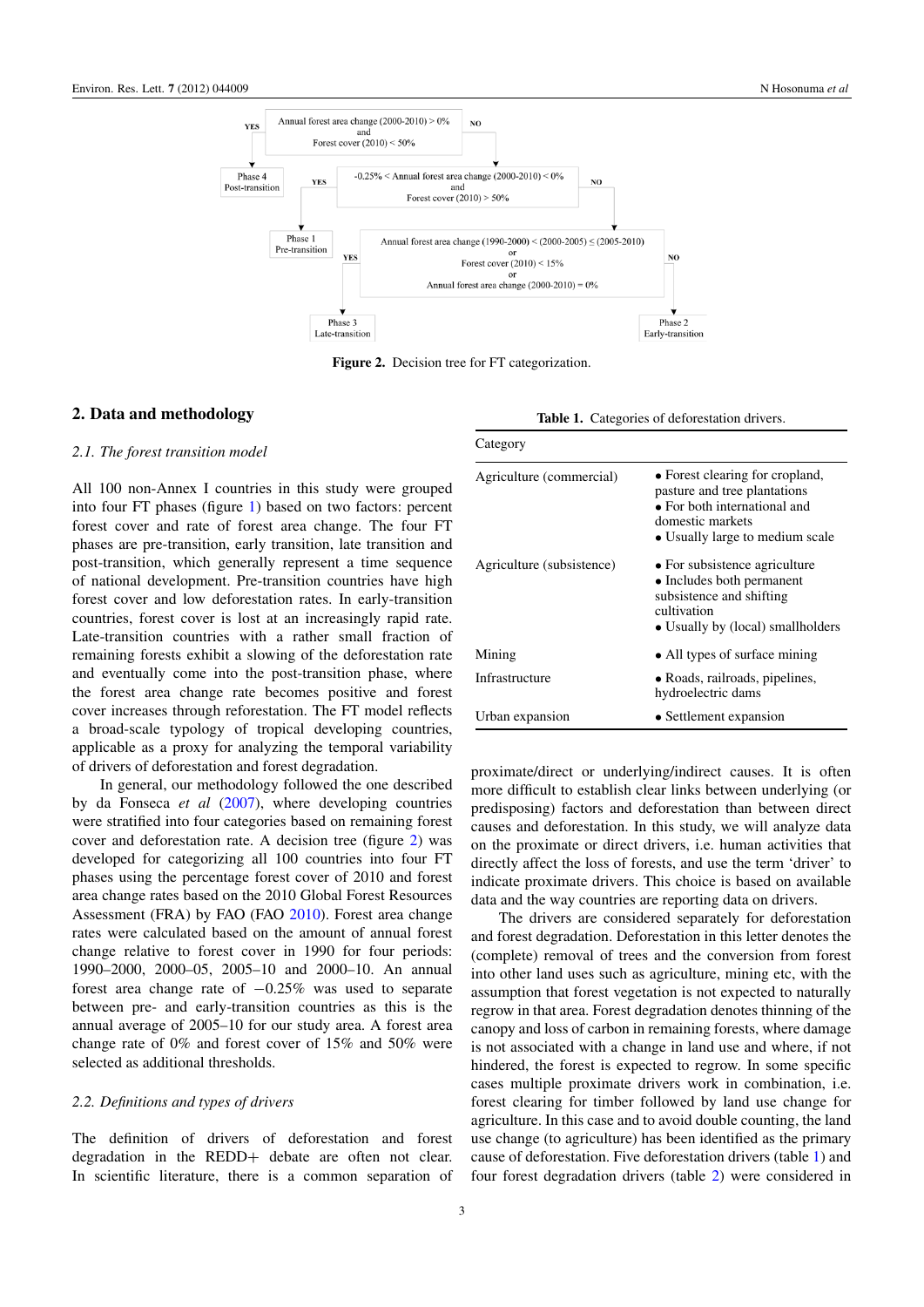<span id="page-4-0"></span>

| Category                       |                                                                                                                          |
|--------------------------------|--------------------------------------------------------------------------------------------------------------------------|
| Timber/logging                 | $\bullet$ Selective logging<br>• For both commercial and subsistence<br>use<br>• Includes both legal and illegal logging |
| <b>Uncontrolled</b><br>fires   | • Includes all types of wildfire                                                                                         |
| Livestock<br>grazing in forest | • On both large and small scales                                                                                         |
| Fuelwood/charcoal              | • Fuelwood collection<br>• Charcoal production<br>• For both domestic and local markets                                  |

Table 2. Categories of forest degradation drivers.

this study. We use these broad categories to provide a set of driver types for comparative analysis that allow for the variation in detail and quality of information reported by countries.

# *2.3. Data sources and analysis of drivers*

Since countries have not been obliged to report on drivers, there are no comprehensive, recent and quantitative assessment data available concerning drivers of deforestation and forest degradation on a national level. Thus, this study builds upon new and useful REDD+ readiness related data sources to help fill this gap including 26 Readiness Preparation Proposals (R-PP) and ten Readiness Plan Idea Notes (R-PIN) prepared for the World Bank Forest Carbon Partnership Facility (FCPF [2011\)](#page-11-12) by hosting countries. It is important to note that these data are basically self-reported by countries and they were taken on board independent of what these reports are based on. As another source of data, Matthews *et al* [\(2010\)](#page-11-15) describe proximate drivers of deforestation throughout history for 25 tropical countries by reviewing existing literature and data. In addition, we used several CIFOR country profiles [\(http://www.](http://www.forestclimatechange.org/) [forestclimatechange.org/\)](http://www.forestclimatechange.org/) that include driver and activity information for deforestation and forest degradation, and UNFCCC National Communications and other reports that have recently become available. Most of these data sources were developed between 2008 and 2011 and reflect more or less the period of 2005–2010 or 2000–2010 when the report has time series data. In total, driver data were available for 46 of the 100 (sub)tropical non-Annex I countries (appendix). These 46 countries account for 78% of the total forest area (in 2010), and 81% of forest loss (in 2000–2010) of the 100 countries under consideration, according to 2010 FAO FRA data (FAO [2010\)](#page-11-14), and cover a range of FT phases in each continent (table [3\)](#page-4-1). However, for some continent–FT phase combinations there are no or limited data available, namely for post-transition countries in Africa and Latin America and pre-transition countries in Asia.

The different data sources were analyzed and summarized to provide the current 'best' estimate of the relative importances of different drivers. First, all data were categorized given the driver categories listed in tables [1](#page-3-1) and [2.](#page-4-0) The

<span id="page-4-1"></span>Table 3. Availability of national datasets per continent and FT phase (dark gray, no national datasets available; light gray, limited national datasets available  $(<2$ )).

|                         | Amount of national datasets<br>available/total datasets |         |      |  |
|-------------------------|---------------------------------------------------------|---------|------|--|
| Forest transition phase | Africa                                                  | America | Asia |  |
| Pre-transition          | 3/3                                                     | 4/6     |      |  |
| Early transition        | 10/19                                                   | 6/11    | 6/9  |  |
| Late transition         | 4/18                                                    | 5/9     | 3/6  |  |
| Post-transition         |                                                         |         | 3/5  |  |

relative importance of a driver within a country is reported in different formats in the different sources, either as a ratio scale (quantitative information), an ordinal scale (ranking) or a nominal scale (listing). The aim was to get as much quantitative information as possible about the relative importance of deforestation and forest degradation drivers as a national fraction (e.g., commercial agriculture was at 40% the most important cause of deforestation on the national level). Table [4](#page-5-0) shows how different data scales were processed to allow for comparison. Depending on the scale of the source data, the same approach was used for all countries to ensure consistency. When ratio-scale data were available, this value was directly used. Ordinal data were quantified by assigning ratios (e.g. 3:2:1) in order of decreasing importance and assuming an equal interval. In the case of more than one dominant driver, the estimation procedure was adapted accordingly with the same weight for drivers reported as equally important (see example in table [4\)](#page-5-0). For nominal-scale data the values for attributing ratios were assumed equal. In cases where multiple and different-scale data sources exist for a country we prioritized the most quantitative data, so ratio data were preferred over ordinal data and ordinal data over nominal data. When multiple but same-scale data sources were available for a country, the average values were used. As shown in table [4,](#page-5-0) countries with the highest quality ratio-scale data reflect 47% of the total forest loss (of 100 countries) and ordinal-scale data are available for countries responsible for 20% of the total forest loss. Although 19 countries have only nominal-scale data, these countries tend to be smaller in size and with lower contributions to forest loss (14% of total forest loss).

#### <span id="page-4-2"></span>*2.4. Estimations for countries without driver data*

The country driver data were aggregated for different continents and FT phases and also analyzed in that context (see sections [3.2](#page-5-1) and [3.3\)](#page-6-0). The aggregation by continents and forest transition phases can be used as suitable proxies to describe the country circumstances in terms of active deforestation and degradation drivers; i.e., it can be assumed that a country (without current data on drivers) will have a similar situation to other countries on the same continent and the same FT phase where empirical data are available. Thus, building upon the continent and FT model proxies, the study has derived estimates for situations where currently limited country data have been reported (see table [3\)](#page-4-1). For situations with sufficient driver data, the driver data were averaged.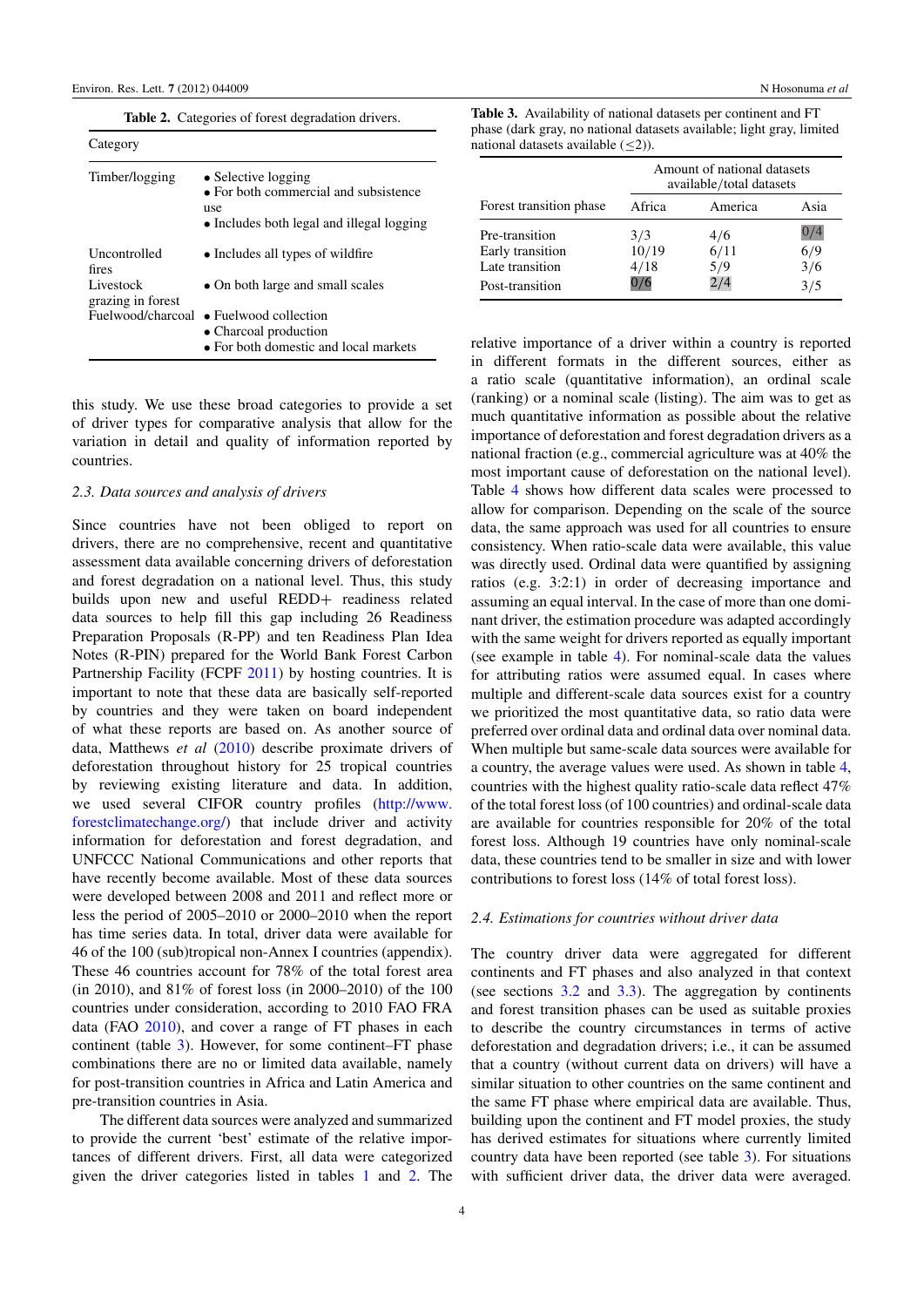| Scale of data<br>source    | Example                                                                                                    | Quantification                                                                                                         | No. countries | Total forest loss for 100<br>countries (FAO $2010$ ) (%) |
|----------------------------|------------------------------------------------------------------------------------------------------------|------------------------------------------------------------------------------------------------------------------------|---------------|----------------------------------------------------------|
| Ratio scale<br>(quantity)  | <b>Drivers</b><br>$A = 60\%$ , $B = C = 20\%$                                                              | $A = 60\%$ , $B = C = 20\%$                                                                                            | 12            | 47                                                       |
| Ordinal scale<br>(ranking) | Drivers $A > B > C$<br>$\rightarrow$ A:B:C = 3:2:1<br>Drivers $A = B > C$<br>$\rightarrow$ A = B:C = 2:2:1 | $A = 50\%$ (3/6), $B = 33.3\%$ (2/6),<br>$C = 16.7\%$ (1/6)<br>$A = 40\%$ (2/5), $B = 40\%$ (2/5),<br>$C = 20\% (1/5)$ | 15            | 20                                                       |
| Nominal scale<br>(listing) | Main drivers are A.<br>B and C                                                                             | $A = B = C = 33.3\%$ (1/3)                                                                                             | 19            | 14                                                       |

<span id="page-5-0"></span>Table 4. Method of quantifying the national fraction of drivers (A, B and C are examples of drivers) with respect to three scales of source data.

<span id="page-5-2"></span>Table 5. Data availability and data estimation procedures for situations with limited or no driver data using proxy information (see table  $6$ ).

| Annotation<br>in table 6 | Availability driver data                                                                                                                                                                                          | Proxy estimation                                                                                                                       |
|--------------------------|-------------------------------------------------------------------------------------------------------------------------------------------------------------------------------------------------------------------|----------------------------------------------------------------------------------------------------------------------------------------|
| (no)                     | Sufficient driver data: three<br>or more countries<br>belonging to the same<br>continent and FT phase<br>exist                                                                                                    | Driver data are<br>averaged                                                                                                            |
| a                        | Few $(<$ 3) countries<br>belonging to the same<br>continent and FT phase<br>exist but similar data are<br>available from countries<br>belonging to the continent<br>with similar drivers and the<br>same FT phase | Driver data of these<br>countries and countries<br>belonging to the<br>continent with similar<br>drivers and FT phases<br>are averaged |
| b                        | Few $(<$ 3) countries<br>belonging to the same<br>continent and FT phase<br>exist and no similar data are<br>available                                                                                            | Driver estimation is<br>based on average of<br>less than three<br>countries belonging to<br>the same continent and<br>FT phase         |
| c                        | No driver data but similar<br>data are available from<br>countries belonging to the<br>continent with similar<br>drivers and the same FT<br>phase                                                                 | Driver data of<br>countries belonging to<br>the continent with<br>similar drivers and FT<br>phases are averaged                        |
| d                        | No driver data and no<br>similar data available                                                                                                                                                                   | Driver data for<br>countries with the same<br>FT phase of all<br>continents are averaged                                               |

Table [5](#page-5-2) explains the data estimation procedures for situations with limited or no driver data using proxy information.

# 3. Results

# *3.1. Categorization of 100 tropical non-Annex I countries into FT phases*

The 100 non-Annex I (sub)tropical countries are categorized into four FT phases (see the appendix) using the decision tree (figure [2\)](#page-3-0). Exceptions on the decision tree were made

for Thailand and Costa Rica. These countries, while just not fulfilling the criteria, clearly belong in the post-transition phase. Of the 100 non-Annex I countries, 13 countries are in the pre-transition phase, 39 in early transition, 33 in late transition and 15 in post-transition. Thus the majority (72) of the 100 countries are either in early or late transition, which are the phases of rapid deforestation. The spatial distribution of FT phases across the (sub)tropics (figure [3\)](#page-6-1) shows that many pre-transition countries in Africa and America are located around the equator, surrounded by early-transition countries, and with late-transition countries mostly located in sub-tropical regions.

Forest cover (FAO [2010\)](#page-11-14) and intact forest area values (Potapov *et al* [2008\)](#page-11-16), both for 2005, were averaged for each FT phase for all 100 countries (figure [4\)](#page-6-2). The forest cover transition follows the conceptual framework shown in figure [1.](#page-2-0) Intact forest area follows a similar FT curve to forest cover but the change in intact forest cover from the late- to post-transition phase remains quite small, suggesting that a large proportion of forests in post-transition countries remains degraded. The difference between forest cover and intact forest area, i.e. the disturbed forest area fraction, is an important indicator of degraded forest area.

### <span id="page-5-1"></span>*3.2. Analysis of drivers for each continent*

The driver data are summarized and analyzed for three continents, Africa, America and Asia (including Oceania) (figure  $5(A)$  $5(A)$ ). Agriculture is the main driver of deforestation, but with differences in geographic distribution of the importance of commercial versus subsistence agriculture. Commercial agriculture is the most important driver in Latin America (68%), while in Africa and Asia it contributes to around 35% of deforestation. Local and subsistence agriculture is quite equally distributed among the continents (27–40%), which makes sense since this type of land use (change) remains widespread in all areas in the tropics and sub-tropics. Overall, agriculture reflects around 80% of deforestation worldwide, which is in line with estimates provided by Geist and Lambin [\(2002\)](#page-11-17) for the 1980s and 1990s. Mining plays a larger role in Africa and Asia than in Latin America. Urban expansion is most significant in Asia. De Fries *et al* [\(2010\)](#page-11-4) state that further urban population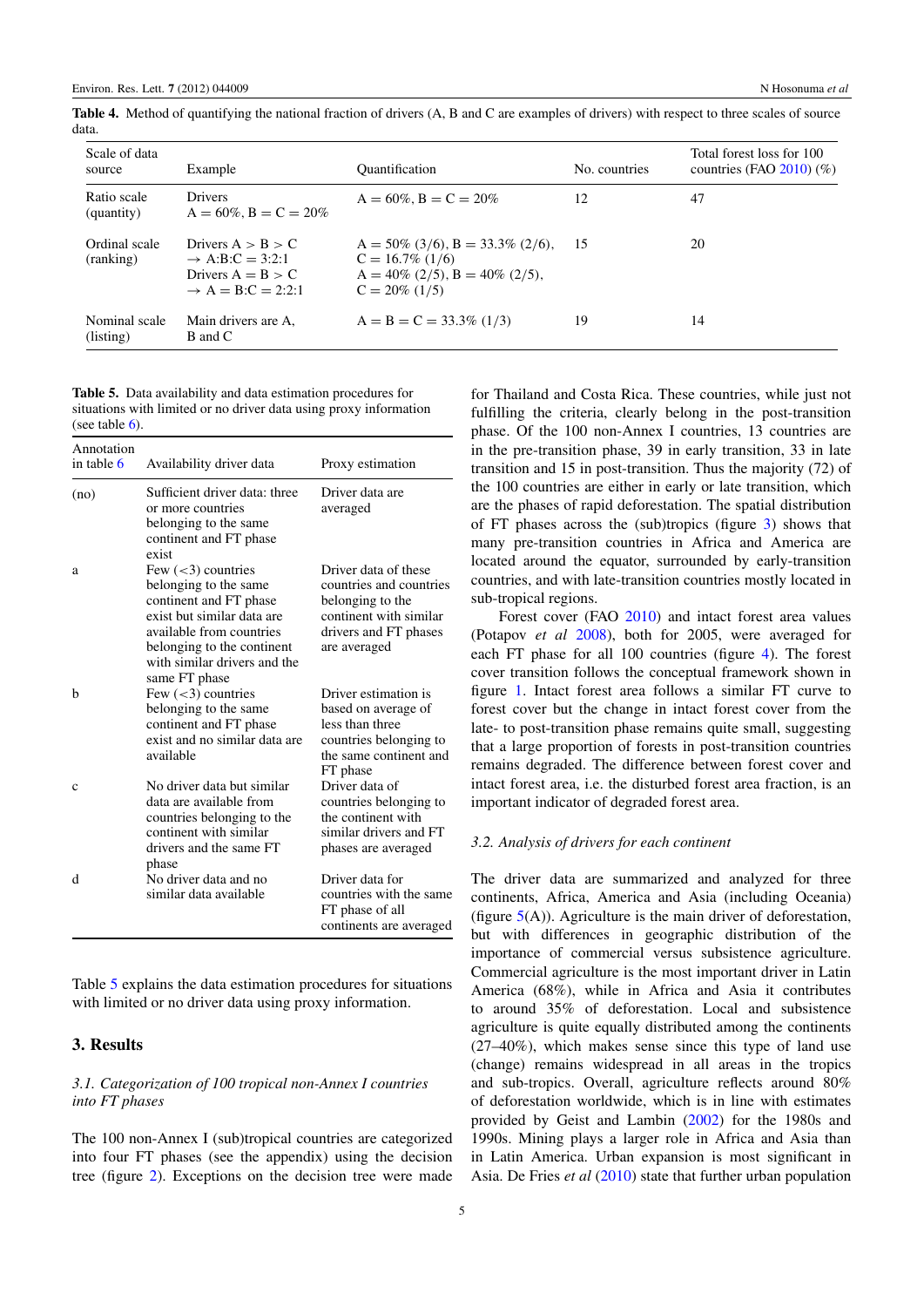<span id="page-6-1"></span>

Figure 3. Spatial distribution of national FT phases.

<span id="page-6-2"></span>

Figure 4. Average forest cover (FAO [2010\)](#page-11-14) and intact forest area in 2005 for each FT phase.

growth is expected across the tropics, which will likely be associated with increased pressure on tropical forests.

Timber extraction and logging account for more than 70% of total degradation in Latin America and Asia (figure  $5(C)$  $5(C)$ ). Fuelwood collection and charcoal production is the main degradation driver for the African continent, and is of small to moderate importance in Asia and Latin America. Uncontrolled fires are most prominent in Latin America. In terms of absolute net forest area change over the period  $2000-10$  (figure  $5(B)$  $5(B)$ ), the largest driver remains commercial agriculture, with the largest deforested area located in Latin America. In Africa and Asia, subsistence and commercial agriculture contribute roughly equally to forest area change.

#### <span id="page-6-0"></span>*3.3. Analysis of drivers for each FT phase*

The driver data are summarized and analyzed for four FT phases (figure [6\)](#page-7-1). The relative area contribution of commercial agriculture rises until the late-transition phase, after which it decreases again (figure  $6(A)$  $6(A)$ ). The relative importance of subsistence agriculture remains fairly stable throughout the different phases, while the relative importance of urban expansion and infrastructure is largest in the post-transition phase. The total area deforested, however, is largest in the early-transition phase and is driven by agriculture expansion (figure  $6(B)$  $6(B)$ ). This is in line with the FT model, where forest area change rates level off toward the later transition stages, and so total deforested area decreases as well. Intensification of agriculture and urbanization is expected in the course of economic development and decelerating deforestation, that generally accompanies the FT model (Mustard *et al* [2004,](#page-11-10) De Fries *et al* [2004\)](#page-11-11). Mining seems to play an important role in deforestation in the pre-transition phase, but this is likely due to the presence of some resource-rich countries with large remaining forest cover in this phase (e.g. Guyana, Democratic Republic of the Congo).

Regarding degradation (figure  $6(C)$  $6(C)$ ), the relative degraded area caused by timber and logging activities is most pronounced in all phases but decreases in the late-transition phase. In the late-transition phase, fuelwood and charcoal as well as uncontrolled fires are much more prominent. This can be attributed to the fact the forest timber resources maybe largely exploited in the late transition and the remaining forest area receives increasing pressure for wood fuel, in particular in many African woodland countries that are in the late-transition phase. In the post-transition phase, economic development will likely cause a decline in fuelwood collection and charcoal production as other energy sources become available, and timber extraction is usually better managed in this phase, which will cause a decline in the prevalence of fires.

# *3.4. Considerations and estimations for countries without driver data*

Overall, the patterns of deforestation drivers are quite similar in Africa and Asia, while degradation patterns are more similar in Latin America and Asia (figure [5\)](#page-7-0). Building upon this relationship and the usefulness of the continent and FT model proxies, the study has derived estimates for situations where currently limited country data have been reported, in particular for post-transition countries in Africa and Latin America, and the pre-transition countries in Asia. This provides an approach for incorporating all countries and can provide useful best current estimates for global policy development. The aim of the results presented in table [6](#page-8-0) is to estimate the importance of deforestation and degradation drivers, based on currently available data, for all 100 countries and thus to provide a pan-tropical assessment. It also highlights some of the remaining data gaps (estimates with an annotation, see table [6\)](#page-8-0) that will be potentially filled as countries progress in the REDD+ readiness phase. Table [5](#page-5-2) in the methodology section indicates the procedures followed for annotated estimates with no or limited data availability.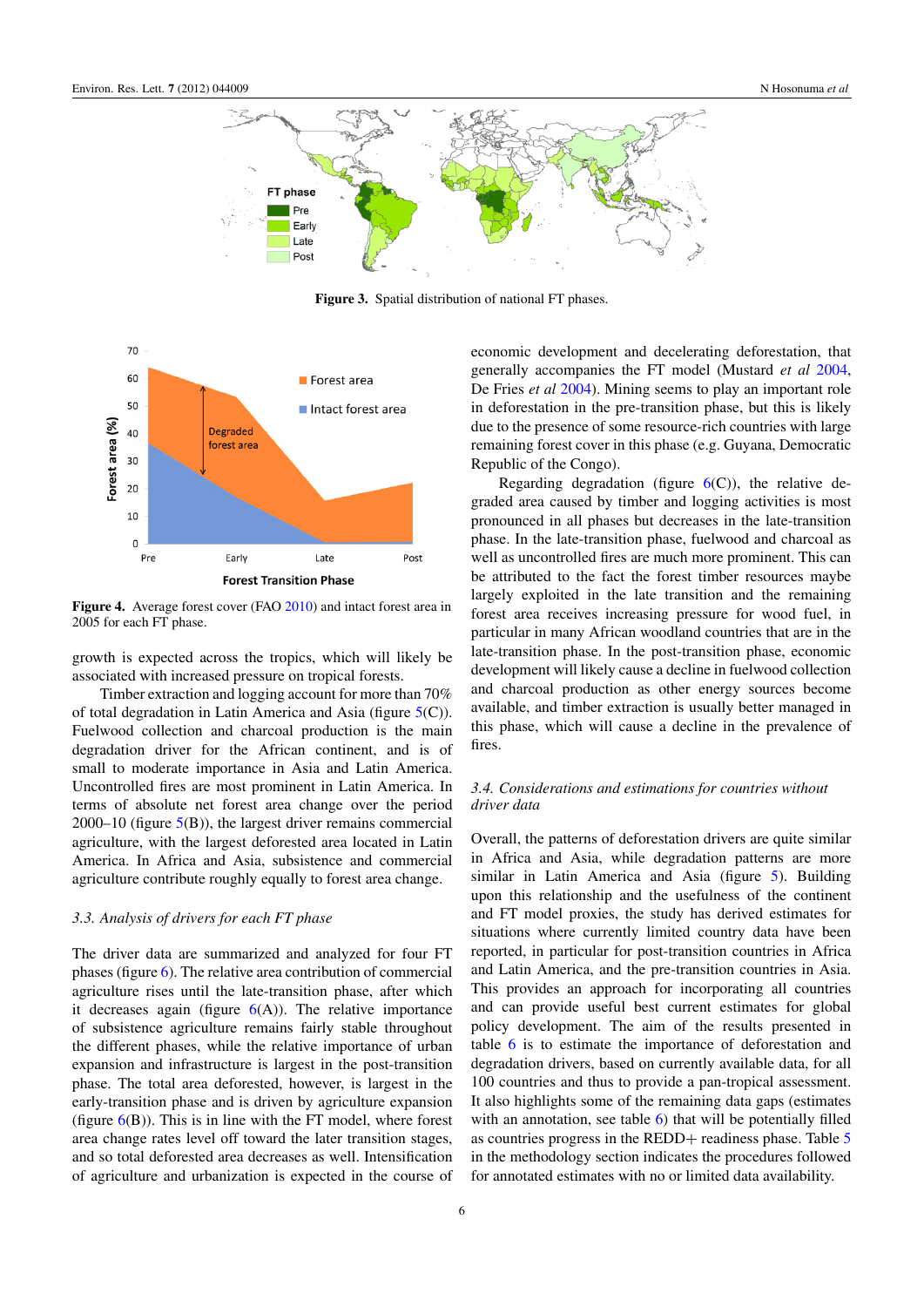<span id="page-7-0"></span>

<span id="page-7-1"></span>**Figure 5.** Continental-level estimations of the relative area proportion (A) and absolute net forest area change ( $\text{km}^2 \text{ yr}^{-1}$ ; FAO [2010\)](#page-11-14) for the period 2000–10 (B) of deforestation drivers; and of the relative disturbed forest area fraction of degradation drivers (C), based on data from 46 tropical and sub-tropical countries.



**Figure 6.** Forest transition phase estimations of the relative area proportion (A), and absolute net forest area change (km<sup>2</sup> yr<sup>-1</sup>; FAO [2010\)](#page-11-14) for the period 2000–10 (B) of deforestation drivers, and of the relative disturbed forest area fraction of degradation drivers (C), based on data from 46 tropical and sub-tropical countries.

# 4. Discussion and conclusion

The study analyzed national data from 46 tropical and sub-tropical countries (reflecting ∼78% of the forest areas, and 81% of forest loss (in 2000–10) of all 100 tropical and sub-tropical countries, see the appendix) on drivers of

deforestation and forest degradation that have been provided as part of REDD+ readiness documents and activities. Data on the drivers have been derived from national-level data, but, given the variability and different levels of confidence for these data, the analysis presented here uses aggregate averages with FT phases and continents as a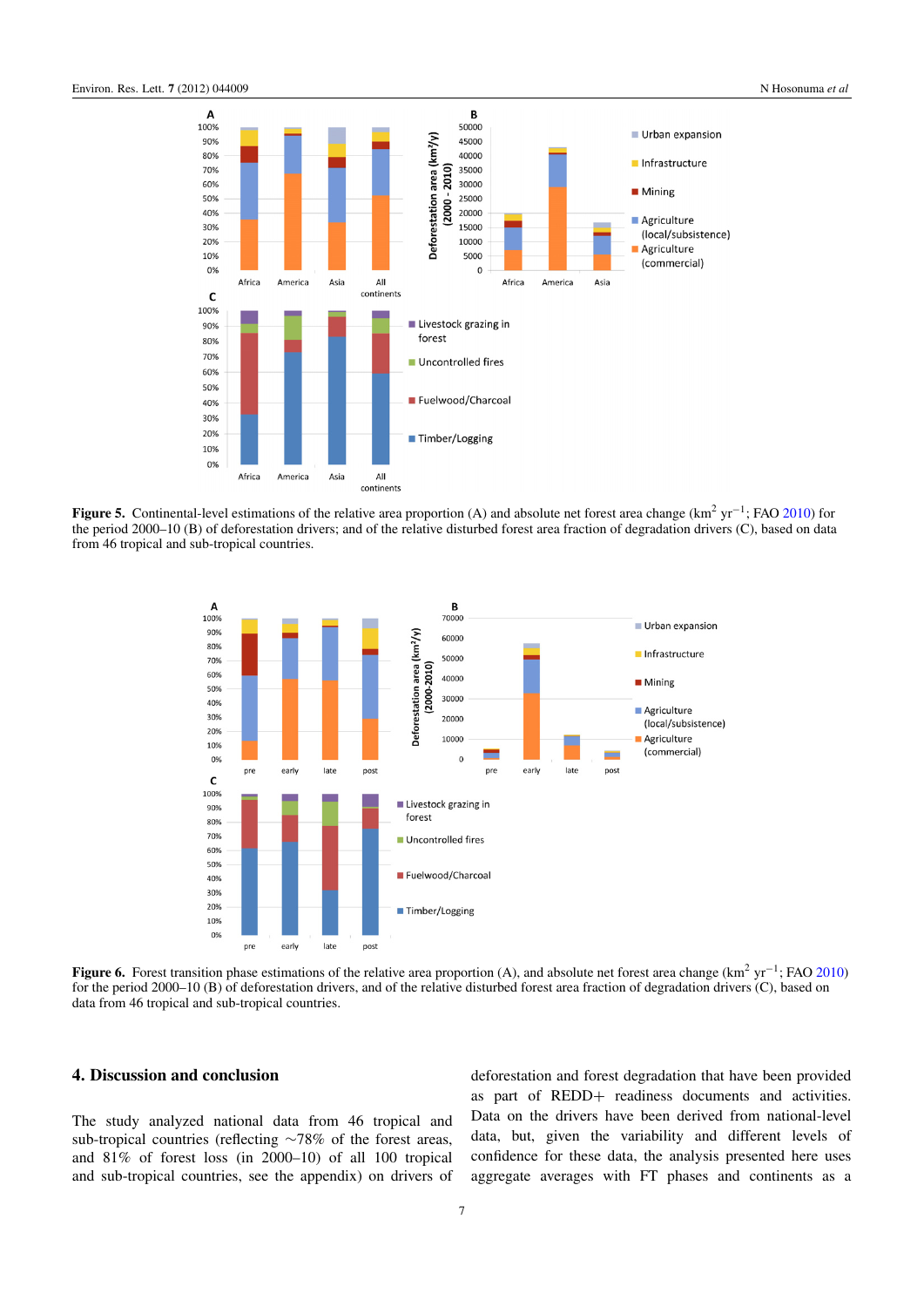<span id="page-8-0"></span>Table 6. Estimates of the fraction of deforestation and forest degradation attributable to each driver for 100 countries for each FT phase and continent. Estimates marked with an annotation have been derived using the procedures described in section [2.4.](#page-4-2)

| Country                    |                              | Deforestation causes                      |                                           |                                           |                                           | Degradation causes                        |                                           |                                           |                                           |                                           |
|----------------------------|------------------------------|-------------------------------------------|-------------------------------------------|-------------------------------------------|-------------------------------------------|-------------------------------------------|-------------------------------------------|-------------------------------------------|-------------------------------------------|-------------------------------------------|
|                            |                              | Agriculture<br>(commercial)               | Agriculture<br>(local/<br>subsistence)    | Mining                                    | Infrastructure                            | Urban<br>expansion                        | Timber/<br>logging                        | Fuelwood/<br>charcoal                     | Uncontrolled<br>fires                     | Livestock<br>grazing<br>in forest         |
| Africa                     | Pre<br>Early<br>Late<br>Post | 0.08<br>0.32<br>0.72<br>0.48 <sup>c</sup> | 0.33<br>0.42<br>0.10<br>0.36 <sup>c</sup> | 0.27<br>0.12<br>0.02<br>0.07 <sup>c</sup> | 0.12<br>0.09<br>0.15<br>0.09 <sup>c</sup> | 0.19<br>0.05<br>0.02<br>0.00 <sup>c</sup> | 0.67<br>0.31<br>0.33<br>0.67 <sup>d</sup> | 0.33<br>0.49<br>0.58<br>0.19 <sup>d</sup> | 0.00<br>0.08<br>0.00<br>0.03 <sup>d</sup> | 0.00<br>0.12<br>0.08<br>0.11 <sup>d</sup> |
| Latin<br>America           | Pre<br>Early<br>Late<br>Post | 0.31<br>0.58<br>0.50<br>0.67 <sup>b</sup> | 0.26<br>0.33<br>0.32<br>0.17 <sup>b</sup> | 0.33<br>0.01<br>0.05<br>0.00 <sup>b</sup> | 0.11<br>0.09<br>0.00<br>0.00 <sup>b</sup> | 0.00<br>0.00<br>0.13<br>0.17 <sup>b</sup> | 0.44<br>0.47<br>0.45<br>0.67 <sup>a</sup> | 0.34<br>0.31<br>0.17<br>0.19 <sup>a</sup> | 0.16<br>0.22<br>0.22<br>0.03 <sup>a</sup> | 0.06<br>0.00<br>0.17<br>0.11 <sup>a</sup> |
| Asia<br>(incl.<br>Oceania) | Pre<br>Early<br>Late<br>Post | 0.08 <sup>c</sup><br>0.33<br>0.11<br>0.48 | 0.33 <sup>c</sup><br>0.32<br>0.56<br>0.36 | 0.27 <sup>c</sup><br>0.10<br>0.00<br>0.07 | 0.12 <sup>c</sup><br>0.13<br>0.17<br>0.09 | 0.19 <sup>c</sup><br>0.12<br>0.17<br>0.00 | 0.44 <sup>c</sup><br>0.90<br>0.63<br>0.85 | 0.34 <sup>c</sup><br>0.06<br>0.30<br>0.10 | 0.16 <sup>c</sup><br>0.05<br>0.00<br>0.01 | 0.06 <sup>c</sup><br>0.00<br>0.07<br>0.04 |

proxy. As the need to report on drivers of deforestation and degradation is a new requirement for developing countries, the quality of the country data varies. Thus, the presented results are only based on aggregated data that allow for a pan-tropical assessment of the importance of different drivers, stratified by phases of the forest transition model and by continent.

The results highlight that commercial agriculture is the most prevalent deforestation driver, accounting for 40% of deforestation and most prominent in the early-transition phase. The other important land use is local/subsistence agriculture, which is related to 33% of deforestation. Other drivers are of less importance, with mining accounting for 7%, infrastructure for 10% and urban expansion for 10% of the total. Thus, according to this study, agriculture alone causes 73% of all deforestation, which is in line with findings of Geist and Lambin [\(2002\)](#page-11-17). The importance of deforestation drivers varies for the different FT phases and for different continents. For decades the common view was that growing populations of shifting cultivators and smallholders were the main driver of forest changes. More recently, it has been argued that commercial actors play an increasingly larger role in the expansion of agriculture into the forest (Geist and Lambin [2002\)](#page-11-17). This seems at least to be valid for the Amazon region and Southeast Asia. Here agribusinesses, producing for international markets (cattle ranching, soybean farming and oil palm plantations), were identified as main drivers of post-1990 deforestation (Rudel *et al* [2009,](#page-12-4) Boucher *et al* [2011\)](#page-11-5). Looking at the development of deforestation drivers through time (figure [6\)](#page-7-1) the contribution of commercial agriculture increases. Currently, deforestation in Africa is still largely driven by small-scale subsistence activities (De Fries *et al* [2010,](#page-11-4) Fisher [2010\)](#page-11-18), but this might change in the coming years. While the four African countries with the largest forest areas (Democratic Republic of the Congo, Angola, Zambia and Mozambique) (FAO [2011\)](#page-11-19) are still in the pre- and early-transition phase, forest loss rates and the

influence of commercial globalized agriculture are expected to increase, as these countries move to the next phase.

Regarding forest degradation, timber extraction and logging are related to about 52%, fuelwood collection and charcoal production 31%, uncontrolled fire 9% and livestock grazing 7% of forest degradation. The most prominent degradation driver for the Latin American and Asian continents is timber extraction and logging  $($ >70%). Fuelwood collection and charcoal is the main degradation driver for the African continent (48%). This emphasizes that local small-scale activities (fuelwood collection, charcoal production and livestock grazing in forests) are the most relevant in large parts of Africa, while in the majority of the other country cases forest degradation is dominated by commercial wood extraction. The importance of the fuelwood/charcoal driver decreases in the post-transition phase. This can be explained by urbanization tied to economic development, and a progressing reliance on other energy resources. Commercial timber and logging activities on the other hand become more important in the post-transition phase.

The results presented here offer a first synthesis of REDD+ driven national-level data reported by countries on forest change, supported by data from other sources, to generate new understanding for national estimates of drivers of forest loss and degradation. It highlights that the availability of quantitative data on drivers is variable and still uncertain in many countries' cases, with only 12 of 100 countries being able to provide quantitative data, also highlighting the current limitations and data gaps. This study used national estimates of forest loss based on the FAO Forest Resource Assessment (FAO [2010\)](#page-11-14). However, other data sources are available, such as the remote sensing based estimates of Hansen *et al* [\(2010\)](#page-11-20), which might divert from the FAO estimates. One avenue of further research is assessing the sensitivity of driver estimation to uncertainties related to these different datasets. In addition, within the REDD+ context, the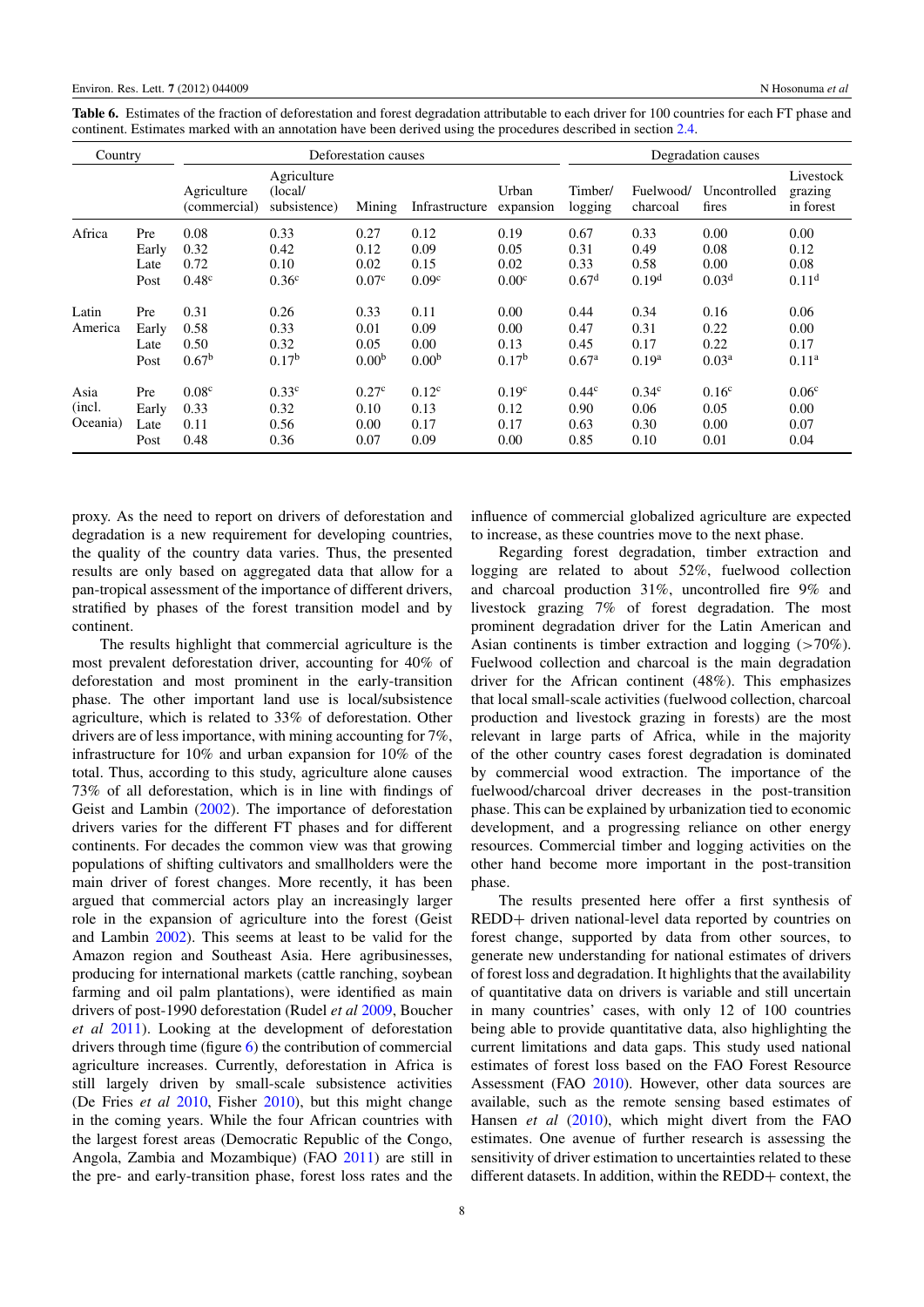national driver data should ultimately be linked to emissions. In a recent study by Houghton [\(2012\)](#page-11-21), emission factors are linked to specific drivers, and this can be used as a starting point for further research on national emissions categorized by drivers.

Thus, this study focus on a larger area synthesis and also provided first coarse estimates using the continent and FT model as a proxy in countries where no data have been available so far: mainly to support current global policy synthesis. While the UNFCCC [\(2010\)](#page-12-0) encourages countries to further identify and describe REDD+ activities and drivers, it is expected that such national data will improve over time. In particular, the increasing use of satellite remote sensing tools for national monitoring will be a key data source that

will allow for a better national-level tracking of deforestation and forest degradation events and types, and the activities that cause them (Hansen *et al* [2010,](#page-11-20) Gibbs *et al* [2010\)](#page-11-6).

#### Acknowledgments

The authors gratefully acknowledge the support of NORAD for the CIFOR Global Comparative Study on REDD, under which parts of this research were carried out. N Hosonuma gratefully acknowledges support from the overseas fellowship for space development by the Ministry of Education, Culture, Sports, Science and Technology (MEXT) in Japan.

#### Appendix

Table A.1. Database of categorization and data sources for 100 tropical non-Annex I countries. (Note. Data sources written in italics were available but not used due to the coarser data scales. R-PIN: a Readiness Plan Idea Note is a report for the REDD+ financing mechanism of the Forest Carbon Partnership Facility (FCPF). R-PP: a Readiness Preparation Proposal is a report which the selected countries have to prepare as a follow up to the R-PIN [\(http://forestcarbonpartnership.org/fcp/\)](http://forestcarbonpartnership.org/fcp/). CIFOR: country profile report focused on socio-economic context of REDD, by Center for International Forestry Research (CIFOR). Matthews *et al*: country analysis of deforestation and forest degradation drivers by Department of Energy and Climate Change (DECC) of UK government (Matthews *et al* [2010\)](#page-11-15). NC: National communication to the UNFCCC.

| Country                          | Continent         | Forest transition phase                                 | Data source              | Scale of data source |
|----------------------------------|-------------------|---------------------------------------------------------|--------------------------|----------------------|
| Angola<br>Antigua and Barbuda    | Africa<br>America | Phase 2 (early transition)<br>Phase 3 (late transition) | Matthews et al           | Nominal              |
| Argentina                        | America           | Phase 3 (late transition)                               | $R-PP$                   | Ratio                |
|                                  |                   |                                                         | Matthews et al           |                      |
| <b>Bahamas</b>                   | America           | Phase 1 (pre-transition)                                | $\equiv$                 |                      |
| Bangladesh                       | Asia              | Phase 3 (late transition)                               |                          |                      |
| Belize                           | America           | Phase 2 (early transition)                              | $\overline{\phantom{0}}$ |                      |
| Benin                            | Africa            | Phase 3 (late transition)                               | $\frac{1}{1}$            |                      |
| <b>Bhutan</b>                    | Asia              | Phase 1 (pre-transition)                                |                          |                      |
| Bolivia                          | America           | Phase 2 (early transition)                              | R-PIN                    | Ratio                |
|                                  |                   |                                                         | <b>CIFOR</b>             |                      |
|                                  |                   |                                                         | (Matthews et al)         |                      |
| <b>Botswana</b>                  | Africa            | Phase 2 (early transition)                              |                          |                      |
| <b>Brazil</b>                    | America           | Phase 2 (early transition)                              | NC                       | Ratio                |
|                                  |                   |                                                         | Mongabay                 |                      |
|                                  |                   |                                                         | (Matthews et al)         |                      |
|                                  |                   |                                                         | <b>CIFOR</b>             |                      |
| Burkina Faso                     | Africa            | Phase 2 (early transition)                              | $\equiv$                 |                      |
| Burundi                          | Africa            | Phase 3 (late transition)                               |                          |                      |
| Cambodia                         | Asia              | Phase 2 (early transition)                              | $R-PP$                   | Ordinal              |
|                                  |                   |                                                         | Matthews et al           |                      |
| Cameroon                         | Africa            | Phase 2 (early transition)                              | <b>CIFOR</b>             | Ratio                |
|                                  |                   |                                                         | Mongabay                 |                      |
|                                  |                   |                                                         | $(R-PIN)$                |                      |
|                                  |                   |                                                         | (Matthews et al)         |                      |
| Cape Verde                       | Africa            | Phase 4 (post-transition)                               |                          |                      |
| Central African Republic         | Africa            | Phase 2 (early transition)                              | $R-PP$                   | Ordinal              |
| Chad                             | Africa            | Phase 3 (late transition)                               | $\overline{\phantom{0}}$ |                      |
| Chile                            | America           | Phase 4 (post-transition)                               | <b>R-PIN</b>             | Nominal              |
| China                            | Asia              | Phase 4 (post-transition)                               | $\overline{\phantom{0}}$ |                      |
| Colombia                         | America           | Phase 1 (pre-transition)                                | $R-PP$                   | Ratio                |
| Comoros                          | Africa            | Phase 3 (late transition)                               | $\overline{\phantom{0}}$ |                      |
| Congo<br>Costa Rica              | Africa            | Phase 1 (pre-transition)                                | $R-PP$<br>$R-PP$         | Ordinal<br>Nominal   |
| Cote d'Ivoire                    | America<br>Africa | Phase 4 (post-transition)                               |                          |                      |
| Cuba                             | America           | Phase 4 (post-transition)<br>Phase 4 (post-transition)  | $\equiv$                 |                      |
|                                  | Africa            |                                                         | $R-PP$                   | Ordinal              |
| Democratic Republic of the Congo |                   | Phase 1 (pre-transition)                                | Matthews et al           |                      |
| Dominica                         | America           | Phase 3 (late transition)                               | $\overline{\phantom{0}}$ |                      |
| Dominican Republic               | America           | Phase 3 (late transition)                               |                          |                      |
| Ecuador                          | America           | Phase 2 (early transition)                              | Matthews et al           | Nominal              |
|                                  |                   |                                                         |                          |                      |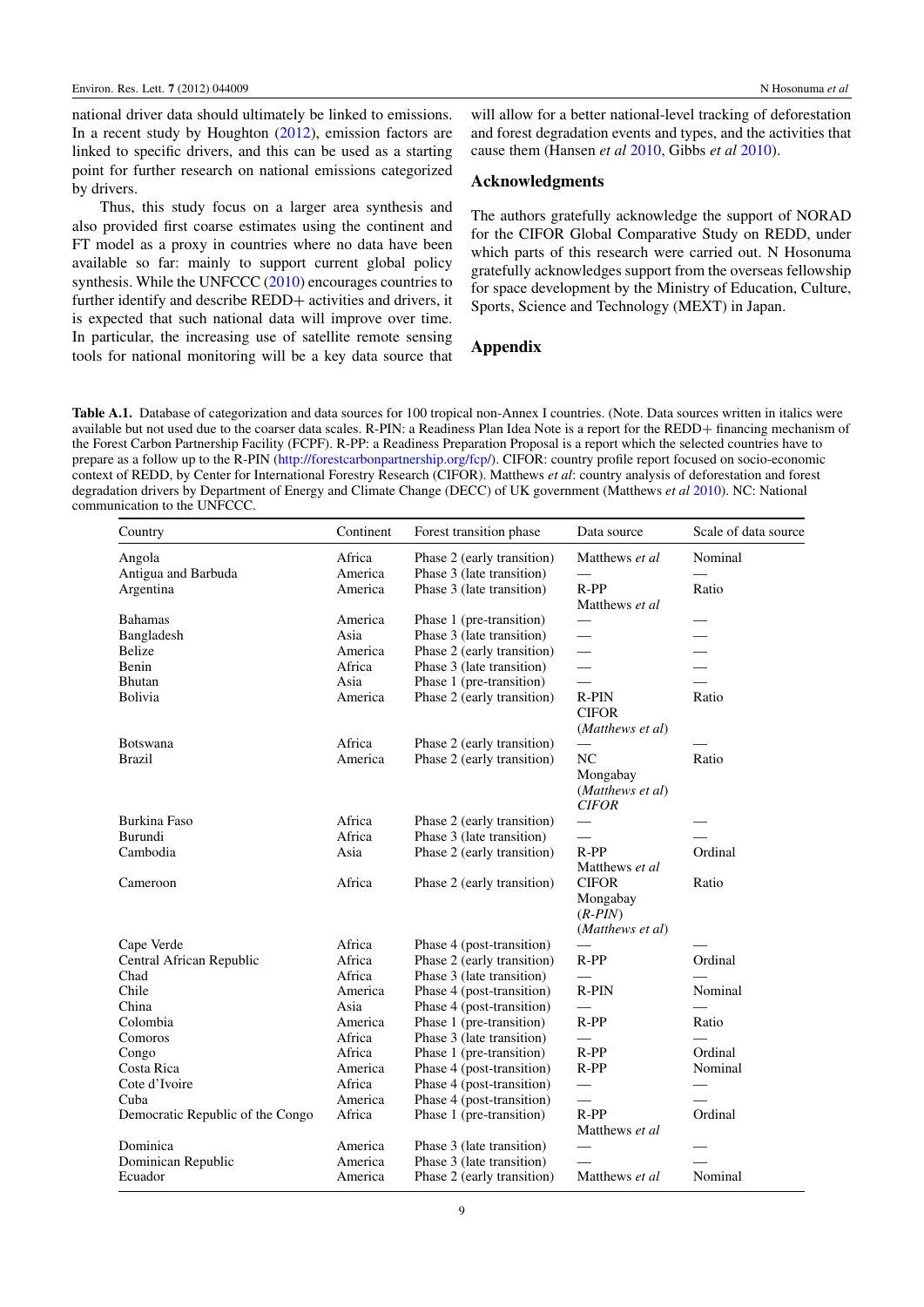| Country                          | Continent | Forest transition phase    | Data source              | Scale of data source |
|----------------------------------|-----------|----------------------------|--------------------------|----------------------|
| El Salvador                      | America   | Phase 3 (late transition)  | R-PIN                    | Ordinal              |
| <b>Equatorial Guinea</b>         | Africa    | Phase 2 (early transition) | R-PIN                    | Ordinal              |
| Eritrea                          | Africa    | Phase 3 (late transition)  |                          |                      |
| Ethiopia                         | Africa    | Phase 3 (late transition)  | R-PP                     | Nominal              |
|                                  |           |                            | Matthews et al           |                      |
| Fiji                             | Asia      | Phase 2 (early transition) | Carbon                   | Ordinal              |
|                                  |           |                            | Partnership              |                      |
| Gabon                            | Africa    | Phase 1 (pre-transition)   | $R-PP$                   | Nominal              |
|                                  |           |                            | (Matthews et al)         |                      |
| Gambia                           | Africa    | Phase 4 (post-transition)  |                          |                      |
| Ghana                            | Africa    | Phase 3 (late transition)  | R-PP                     | Ratio                |
| Guatemala                        | America   | Phase 2 (early transition) | R-PP                     | Nominal              |
| Guinea                           | Africa    | Phase 2 (early transition) | $\overline{\phantom{0}}$ |                      |
| Guinea-Bissau                    | Africa    | Phase 2 (early transition) | $\overline{\phantom{0}}$ |                      |
| Guyana                           | America   | Phase 1 (pre-transition)   | R-PP Interim             | Ratio                |
|                                  |           |                            | report                   |                      |
| Haiti                            | America   | Phase 3 (late transition)  |                          |                      |
| Honduras                         | America   | Phase 3 (late transition)  | R-PIN                    | Nominal              |
| India                            | Asia      | Phase 4 (post-transition)  | $\overline{\phantom{0}}$ |                      |
| Indonesia                        | Asia      | Phase 2 (early transition) | <b>CIFOR</b>             | Ratio                |
|                                  |           |                            | R-PP                     |                      |
|                                  |           |                            | NC                       |                      |
|                                  |           |                            | (Mongabay)               |                      |
|                                  |           |                            | (Matthews et al)         |                      |
| Jamaica                          | America   | Phase 2 (early transition) |                          |                      |
| Kenya                            | Africa    | Phase 3 (late transition)  | R-PP                     | Nominal              |
| Lesotho                          | Africa    | Phase 4 (post-transition)  | $\overline{\phantom{0}}$ |                      |
| Lao People's Democratic Republic | Asia      | Phase 2 (early transition) | $R-PP$                   | Nominal              |
|                                  |           |                            | Matthews et al           |                      |
| Liberia                          | Africa    | Phase 2 (early transition) | R-PP                     | Ordinal              |
| Madagascar                       | Africa    | Phase 2 (early transition) | $R-PP$                   | Nominal              |
|                                  |           |                            | Matthews et al           |                      |
| Malawi                           | Africa    | Phase 2 (early transition) |                          |                      |
| Malaysia                         | Asia      | Phase 2 (early transition) | Matthews et al           | Ratio                |
| Mali                             | Africa    | Phase 3 (late transition)  |                          |                      |
| Mauritania                       | Africa    | Phase 3 (late transition)  | $\overline{\phantom{0}}$ |                      |
| Mauritius                        | Africa    | Phase 2 (early transition) |                          |                      |
| Mexico                           | America   | Phase 3 (late transition)  | $R-PP$                   | Ratio                |
|                                  |           |                            | Matthews et al           |                      |
| Micronesia (Federated States of) | Asia      | Phase 1 (pre-transition)   |                          |                      |
| Mozambique                       | Africa    | Phase 2 (early transition) | R-PIN                    | Nominal              |
| Myanmar                          | Asia      | Phase 3 (late transition)  | Matthews <i>et al</i>    | Ordinal              |
| Namibia                          | Africa    | Phase 3 (late transition)  |                          |                      |
| Nepal                            | Asia      | Phase 3 (late transition)  | R-PP                     | Nominal              |
|                                  |           |                            | Matthews et al           |                      |
| Nicaragua                        | America   | Phase 2 (early transition) | R-PIN                    | Nominal              |
| Niger                            | Africa    | Phase 3 (late transition)  |                          |                      |
| Nigeria                          | Africa    | Phase 3 (late transition)  | $\overline{\phantom{0}}$ |                      |
| Pakistan                         | Asia      | Phase 3 (late transition)  |                          |                      |
| Palau                            | Asia      | Phase 1 (pre-transition)   | $\overline{\phantom{0}}$ |                      |
| Panama                           | America   | Phase 3 (late transition)  | R-PP                     | Nominal              |
| Papua New Guinea                 | Asia      | Phase 2 (early transition) | R-PP                     | Ratio                |
|                                  |           |                            | Matthews et al           |                      |
| Paraguay                         | America   | Phase 2 (early transition) | R-PIN                    | Nominal              |
| Peru                             | America   | Phase 1 (pre-transition)   | R-PP                     | Ordinal              |
|                                  |           |                            | Matthews et al           |                      |
| Philippines                      | Asia      | Phase 4 (post-transition)  | Matthews et al           | Ordinal              |
| Rwanda                           | Africa    | Phase 4 (post-transition)  |                          |                      |
| Saint Lucia                      | America   | Phase 1 (pre-transition)   | $\overline{\phantom{0}}$ |                      |
| Saint Vincent and the Grenadines | America   | Phase 2 (early transition) |                          |                      |
| Samoa                            | Asia      | Phase 1 (pre-transition)   | $\overline{\phantom{0}}$ |                      |
| Sao Tome and Principe            | Africa    | Phase 3 (late transition)  | $\overline{\phantom{0}}$ |                      |
| Senegal                          | Africa    | Phase 2 (early transition) |                          |                      |
| Sierra Leone                     | Africa    | Phase 2 (early transition) | $\equiv$                 |                      |
| Singapore                        | Asia      | Phase 3 (late transition)  | $\equiv$                 |                      |
| Solomon Islands                  | Asia      | Phase 2 (early transition) |                          |                      |
|                                  |           |                            |                          |                      |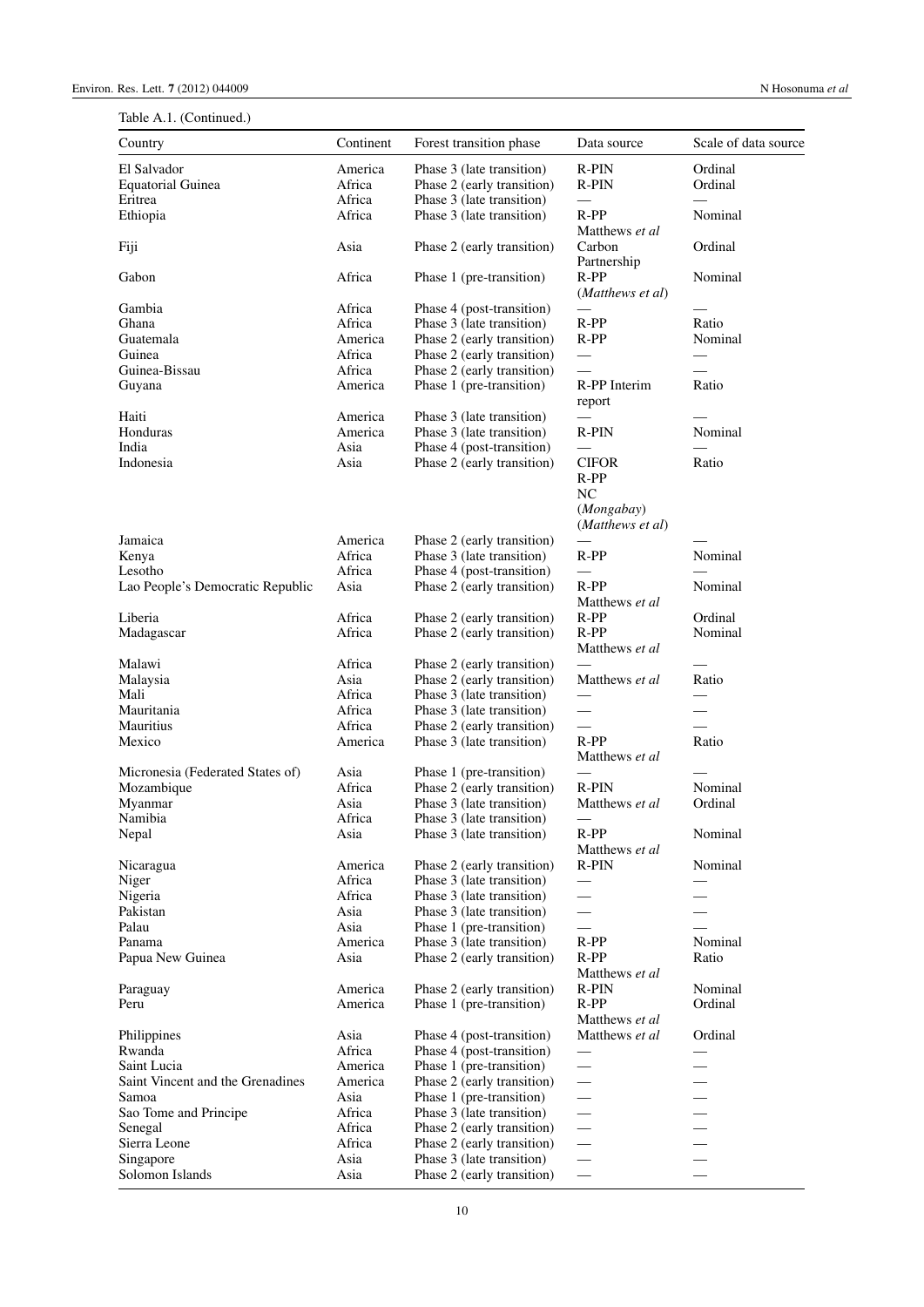#### Table A.1. (Continued.)

| Country             | Continent | Forest transition phase    | Data source      | Scale of data source |
|---------------------|-----------|----------------------------|------------------|----------------------|
| Somalia             | Africa    | Phase 3 (late transition)  |                  |                      |
| South Africa        | Africa    | Phase 3 (late transition)  |                  |                      |
| Sri Lanka           | Asia      | Phase 2 (early transition) |                  |                      |
| Sudan               | Africa    | Phase 3 (late transition)  | Matthews et al.  | Nominal              |
| Surinam             | America   | Phase 1 (pre-transition)   | R-PP             | Nominal              |
| Swaziland           | Africa    | Phase 4 (post-transition)  |                  |                      |
| Tanzania            | Africa    | Phase 2 (early transition) | $R-PP$           | Ordinal              |
|                     |           |                            | Matthews et al   |                      |
| Thailand            | Asia      | Phase 4 (post-transition)  | R-PIN            | Ordinal              |
|                     |           |                            | Matthews et al.  |                      |
| Timor-Leste         | Asia      | Phase 2 (early transition) |                  |                      |
| Togo                | Africa    | Phase 3 (late transition)  |                  |                      |
| Trinidad and Tobago | America   | Phase 2 (early transition) |                  |                      |
| Uganda              | Africa    | Phase 2 (early transition) | $R-PP$           | Ordinal              |
|                     |           |                            | Matthews et al.  |                      |
| Uruguay             | Africa    | Phase 4 (post-transition)  |                  |                      |
| Vanuatu             | Asia      | Phase 3 (late transition)  | R-PIN            | Nominal              |
| Venezuela           | America   | Phase 2 (early transition) |                  |                      |
| Vietnam             | Asia      | Phase 4 (post-transition)  | <b>CIFOR</b>     | Ratio                |
|                     |           |                            | $R-PP$           |                      |
|                     |           |                            | (Matthews et al) |                      |
| Zambia              | Africa    | Phase 2 (early transition) | Matthews et al   | Nominal              |
| Zimbabwe            | Africa    | Phase 2 (early transition) |                  |                      |

### References

- <span id="page-11-0"></span>Bendorf R, Federici S, Forner C, Pena N, Rametsteiner E, Sanz M and Somogyi Z 2007 Including land use, land-use change and forestry in future climate change agreements: thinking outside the box *Environ. Sci. Policy* [10](http://dx.doi.org/10.1016/j.envsci.2006.10.011) [283–94](http://dx.doi.org/10.1016/j.envsci.2006.10.011)
- <span id="page-11-1"></span>Boucher D H 2011 *Brazil's Success in Reducing Deforestation UCS Tropical Forest and Climate Briefing #8* (Cambridge, MA: Union of Concerned Scientists) (online at: [www.ucsusa.org/](http://www.ucsusa.org/assets/documents/global_warming/Brazil-s-Success-in-Reducing-Deforestation.pdf) [assets/documents/global](http://www.ucsusa.org/assets/documents/global_warming/Brazil-s-Success-in-Reducing-Deforestation.pdf) [warming/Brazil-s-Success-in-](http://www.ucsusa.org/assets/documents/global_warming/Brazil-s-Success-in-Reducing-Deforestation.pdf)[Reducing-Deforestation.pdf\)](http://www.ucsusa.org/assets/documents/global_warming/Brazil-s-Success-in-Reducing-Deforestation.pdf)
- <span id="page-11-5"></span>Boucher D H, Elias P, Lininger K, May-Tobin C, Roquemore S and Saxon E 2011 *The Root of the Problem: What's Driving Tropical Deforestation Today?* (Cambridge, MA: Union of Concerned Scientists) (online at: [www.ucsusa.org/assets/](http://www.ucsusa.org/assets/documents/global_warming/UCS_RootoftheProblem_DriversofDeforestation_FullReport.pdf) [documents/global](http://www.ucsusa.org/assets/documents/global_warming/UCS_RootoftheProblem_DriversofDeforestation_FullReport.pdf) [warming/UCS](http://www.ucsusa.org/assets/documents/global_warming/UCS_RootoftheProblem_DriversofDeforestation_FullReport.pdf) [RootoftheProblem](http://www.ucsusa.org/assets/documents/global_warming/UCS_RootoftheProblem_DriversofDeforestation_FullReport.pdf) [DriversofDeforestation](http://www.ucsusa.org/assets/documents/global_warming/UCS_RootoftheProblem_DriversofDeforestation_FullReport.pdf) [FullReport.pdf\)](http://www.ucsusa.org/assets/documents/global_warming/UCS_RootoftheProblem_DriversofDeforestation_FullReport.pdf)
- <span id="page-11-13"></span>da Fonseca G A B *et al* 2007 No forest left behind *PLoS Biol.* [5](http://dx.doi.org/10.1371/journal.pbio.0050216) [1645–6](http://dx.doi.org/10.1371/journal.pbio.0050216)
- <span id="page-11-11"></span>De Fries R, Foley J and Asner G P 2004 Land use choices: balancing human needs and ecosystem function *Front. Ecol. Environ.* [2](http://dx.doi.org/10.1890/1540-9295(2004)002[0249:LCBHNA]2.0.CO;2) [5](http://dx.doi.org/10.1890/1540-9295(2004)002[0249:LCBHNA]2.0.CO;2)
- <span id="page-11-4"></span>De Fries R, Rudel T K, Uriarte M and Hansen M 2010 Deforestation driven by urban population growth and agricultural trade in the twenty-first century *Nature Geosci.* [3](http://dx.doi.org/10.1038/ngeo756) [178–81](http://dx.doi.org/10.1038/ngeo756)
- <span id="page-11-14"></span>FAO (Food and Agriculture Organization of the United Nations) 2010 *Global Forest Resources Assessment 2010* (*FAO Forestry Paper 163*) (Rome: Food and Agriculture Organization)
- <span id="page-11-19"></span>FAO (Food and Agriculture Organization of the United Nations) 2011 *State of the World's Forest Report* (Rome: Food and Agriculture Organization)
- <span id="page-11-12"></span>FCPF 2011 *Most Recent R-PP Submissions by Countries to the Worldbank Forest Carbon Partnership Facility (FCPF)* [\(www.](http://www.forestcarbonpartnership.org/fcp/node/257) [forestcarbonpartnership.org/fcp/node/257\)](http://www.forestcarbonpartnership.org/fcp/node/257)
- <span id="page-11-18"></span>Fisher B 2010 African exception to drivers of deforestation *Nature Geosci.* [3](http://dx.doi.org/10.1038/ngeo873) [375–6](http://dx.doi.org/10.1038/ngeo873)
- <span id="page-11-3"></span>Geist H and Lambin E 2001 What drives tropical deforestation? A meta-analysis of proximate and underlying causes of deforestation based on subnational case study evidence *Land-Use and Land-Cover Change (LUCC) Project,*

*International Geosphere-Biosphere Programme (IGBP), LUCC Report Series: 4*

- <span id="page-11-17"></span>Geist H and Lambin E 2002 Proximate causes and underlying driving forces of tropical deforestation *BioScience* [52](http://dx.doi.org/10.1641/0006-3568(2002)052[0143:PCAUDF]2.0.CO;2) [143–50](http://dx.doi.org/10.1641/0006-3568(2002)052[0143:PCAUDF]2.0.CO;2)
- <span id="page-11-6"></span>Gibbs H K, Ruesch A S, Achard F, Clayton M K, Holmgren P, Ramankutty N and Foley J A 2010 Tropical forests were the primary sources of new agricultural land in the 1980s and 1990s *Proc. Natl Acad. Sci. USA* [107](http://dx.doi.org/10.1073/pnas.0910275107) [16732–7](http://dx.doi.org/10.1073/pnas.0910275107)
- <span id="page-11-20"></span>Hansen M C, Stehman S V and Potapov P V 2010 Quantification of global gross forest cover loss *Proc. Natl Acad. Sci. USA* [107](http://dx.doi.org/10.1073/pnas.0912668107) [8650–5](http://dx.doi.org/10.1073/pnas.0912668107)
- <span id="page-11-21"></span>Houghton R A 2012 Carbon emissions and the drivers of deforestation and forest degradation in the tropics *Curr. Opin. Environ. Sustainability* at press (doi[:10.1016/j.cosust.2012.06.](http://dx.doi.org/10.1016/j.cosust.2012.06.006) [006\)](http://dx.doi.org/10.1016/j.cosust.2012.06.006)
- <span id="page-11-2"></span>Huettner M, Leemans R, Kok K and Ebeling J 2009 A comparison of baseline methodologies for reducing emissions from deforestation and degradation *Carbon Balance Manag.* [4](http://dx.doi.org/10.1186/1750-0680-4-4) [4](http://dx.doi.org/10.1186/1750-0680-4-4)
- <span id="page-11-9"></span>Kauppi P E, Ausubel J H, Fang J, Mather A S, Sedjo R A and Waggoner P E 2006 Returning forests analyzed with the forest identity *Proc. Natl Acad. Sci. USA* [103](http://dx.doi.org/10.1073/pnas.0608343103) [17574–9](http://dx.doi.org/10.1073/pnas.0608343103)
- <span id="page-11-7"></span>Lambin E and Meyfroidt P 2010 Land use transitions: socio-ecological feedback versus socio-economic change *Land Use Policy* [27](http://dx.doi.org/10.1016/j.landusepol.2009.09.003) [108–18](http://dx.doi.org/10.1016/j.landusepol.2009.09.003)
- <span id="page-11-8"></span>Mather A S 1992 The forest transition *Area* 24 367–79
- <span id="page-11-15"></span>Matthews R B *et al* 2010 Development and application of methodologies for reduced emissions from deforestation and forest degradation (REDD+)—phase I *Final Report for Project CEOSA 0803, Department of Energy and Climate Change (DECC)* (Aberdeen: Macaulay Land Use Research Institute and Nairobi: World Agroforestry Centre) p 192
- <span id="page-11-10"></span>Mustard J, De Fries R, Fisher T and Moran E F 2004 Land use and land cover change pathways and impacts *Land Change Science: Observing, Monitoring, and Understanding Trajectories of Change on the Earth's Surface* ed G Gutman, J Janetos, C O Justice, E F Moran, J Mustard, R Rindfuss, D L Skole, B L Turner and M A Cochrane (Berlin: Springer)
- Obersteiner M *et al* 2009 On fair, effective and efficient REDD mechanism design *Carbon Balance Manag.* [4](http://dx.doi.org/10.1186/1750-0680-4-11) [11](http://dx.doi.org/10.1186/1750-0680-4-11)
- <span id="page-11-16"></span>Potapov P *et al* 2008 Mapping the world's intact forest landscapes by remote sensing *Ecol. Soc.* [13](http://www.ecologyandsociety.org/vol13/iss2/art51/) [51](http://www.ecologyandsociety.org/vol13/iss2/art51/)